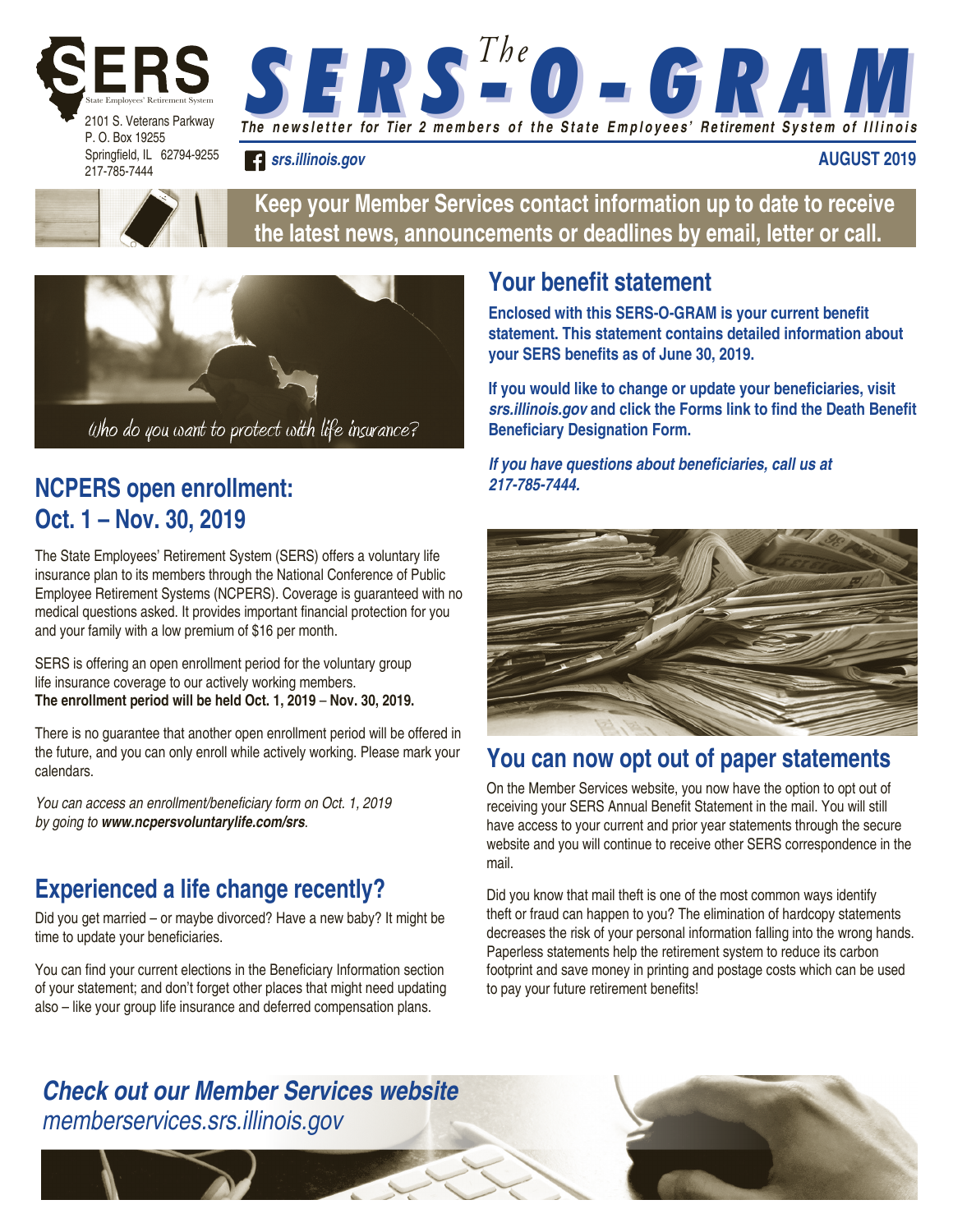### **2020 SERS Preretirement workshops**

#### **Registration for all SERS workshops begins Sept. 1, 2019.**

To register for a workshop, visit *srs.illinois.gov* and click on the "Workshop Registration" logo. Once you're connected, click on the "Must Haves" link and follow the instructions. After you submit your registration, you'll receive an email confirming your registration has been submitted to your Retirement Coordinator for approval. Once approved, you'll receive additional emails with specific information about the workshop.

All workshops provide information on financial planning, deferred compensation, entitlements and estate planning.

For questions about our online registration, call 217-785-6979 or email stephanie.staber@srs.illinois.gov.

### **INVESTING IN YOUR FUTURE**

For employees under age 45

This introductory IYF workshop is designed to encourage members to start planning early for retirement. The emphasis is on money management and investing early for the future, assessing current risks, and using the services provided by SERS.

| Jun. 4          | <b>Joliet</b>      | <b>Sept. 23</b> | Schaumburg |
|-----------------|--------------------|-----------------|------------|
| <b>Jul. 14</b>  | <b>Springfield</b> | Oct. 7          | Chicago    |
| Sept. 16        | <b>Springfield</b> | Nov. 10         | Carbondale |
| <b>Sept. 22</b> | Collinsville       |                 |            |

### **EDUCATION FOR TOMORROW'S CHOICES**

For employees within 5-15 years of retirement

This two-day, medium-range planning ETC workshop asks participants to realistically assess their future needs and lifestyle, and take the necessary steps to achieve these goals. The ETC focuses on financial planning, SERS and Social Security entitlements, legal and estate planning, leisure and living arrangements.

| Jan. 8 & 9   | Springfield         | Jun. 17 & 18 | Springfield             |
|--------------|---------------------|--------------|-------------------------|
| Jan. 8 & 9   | Chicago             | Jul. 8 & 9   | Chicago                 |
| Jan. 29 & 30 | <b>Carol Stream</b> | Jul. 8 & 9   | Urbana                  |
| Mar. 11 & 12 | <b>Joliet</b>       | Aug. 5 & 6   | Effingham               |
| Mar. 18 & 19 | Springfield         | Aug. 12 & 13 | Mt. Vernon              |
| Apr. 8 & 9   | <b>Carol Stream</b> | Aug. 26 & 27 | <b>Utica</b>            |
| Apr. 15 & 16 | Collinsville        | Oct. 7 & 8   | <b>Fairview Heights</b> |
| Apr. 15 & 16 | Schaumburg          | Oct. 14 & 15 | Chicago                 |
| Apr. 28 & 29 | Quincy              | Oct. 14 & 15 | Springfield             |
| May 27 & 28  | Dekalb              | Nov. 4 & 5   | Chicago                 |
| May 27 & 28  | <b>East Peoria</b>  | Nov. 4 & 5   | Springfield             |
| Jun. 10 & 11 | <b>Marion</b>       |              |                         |
|              |                     |              |                         |

### **COUNTDOWN TO RETIREMENT**

For employees within 3 years of retirement

The CDR is a one-day program designed to help participants assess their immediate retirement plans and take the necessary steps to make the transition between employment and retirement as smooth as possible.

 This workshop also reviews SERS and Social Security entitlements, the need for continuous financial planning and keeping an updated estate.

| <b>Jan. 16</b> | Chicago             | <b>Jul. 16</b> | Collinsville       |
|----------------|---------------------|----------------|--------------------|
| Jan. 16        | Springfield         | <b>Jul. 16</b> | <b>Orland Park</b> |
| Feb. 6         | <b>Carol Stream</b> | <b>Jul. 23</b> | Springfield        |
| Feb. 13        | Springfield         | Aug. 6         | Springfield        |
| Feb. 27        | Chicago             | Aug. 13        | Chicago            |
| Feb. 27        | Springfield         | Aug. 20        | Collinsville       |
| Mar. 19        | Urbana              | <b>Aug. 20</b> | <b>Dixon</b>       |
| Mar. 26        | Springfield         | Sept. 3        | Carbondale         |
| Apr. 2         | <b>Marion</b>       | Sept. 3        | Rockford           |
| Apr. 2         | Chicago             | Sept. 10       | Springfield        |
| Apr. 23        | Schaumburg          | Sept. 24       | Springfield        |
| Apr. 23        | Springfield         | Oct. 22        | Chicago            |
| May 7          | Effingham           | Oct. 22        | Springfield        |
| May 14         | Chicago             | Oct. 29        | <b>Orland Park</b> |
| May 14         | Springfield         | Nov. 7         | Springfield        |
| <b>May 21</b>  | <b>Joliet</b>       | <b>Nov. 12</b> | Springfield        |
| May 21         | Quincy              | <b>Nov. 19</b> | Chicago            |
| Jun. 4         | Mt. Vernon          | Nov. 19        | Mt. Vernon         |
| <b>Jun. 11</b> | Springfield         | Dec. 3         | Springfield        |
| <b>Jun. 25</b> | E. Peoria           | Dec. 10        | Springfield        |
| <b>Jun. 25</b> | Chicago             |                |                    |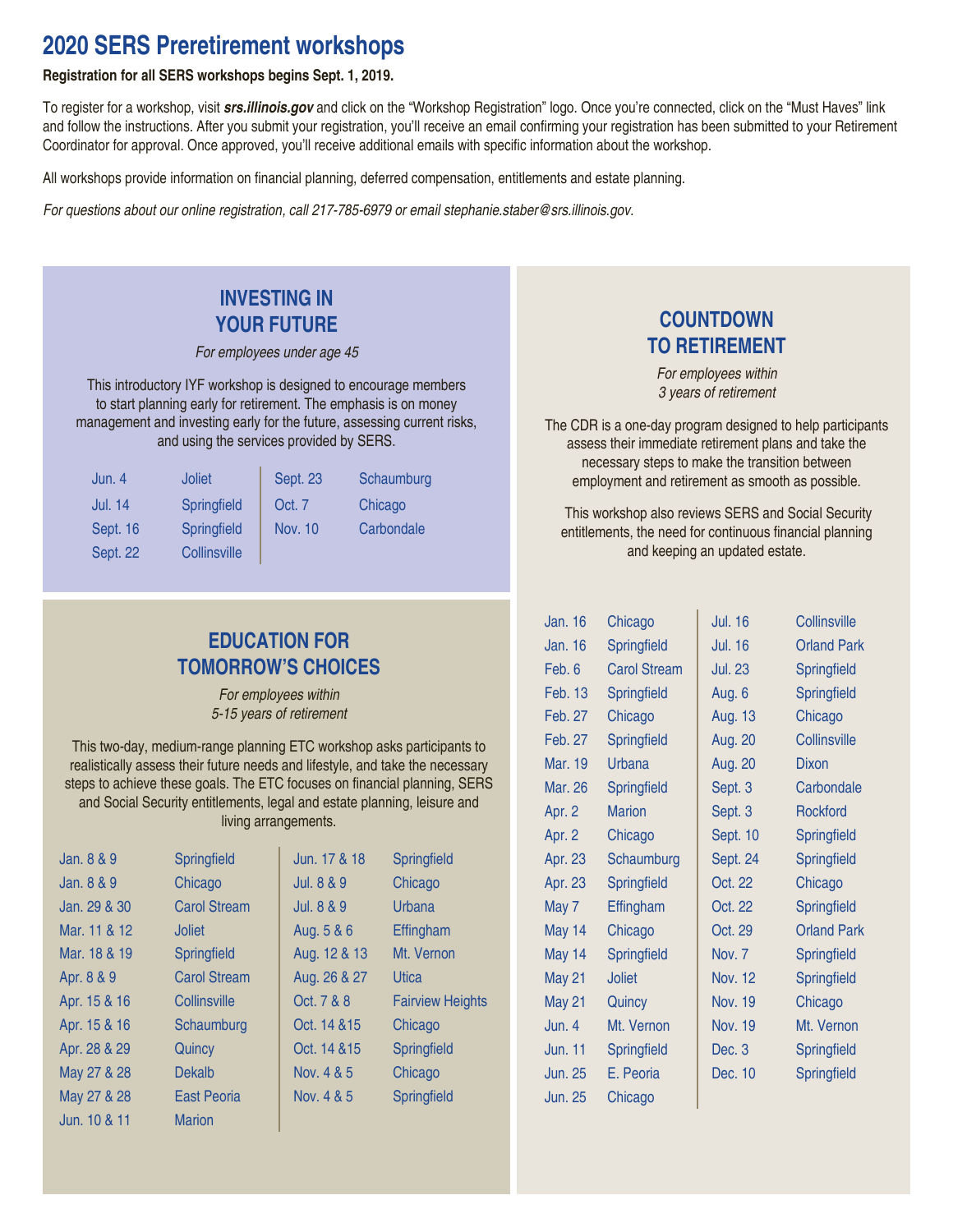# **SERS disability benefits**

If you become disabled and are unable to perform the duties of your position, you may qualify for SERS disability benefits. SERS provides occupational and nonoccupational disability benefits to partially replace your income while you are disabled, and you continue to earn SERS service credit during the period of disability. *You must apply with SERS in order*  **to qualify for these benefits.**

Please refer to the SERS website at srs.illinois.gov for application instructions. You may also contact your Retirement Coordinator or SERS at 217-785-7444 for additional assistance in applying for disability benefits. Information regarding your benefit eligibility and estimated amount of your SERS disability benefits can be found in your enclosed June 30, 2019 benefit statement.

# **Do you have student loan debt? You may qualify to have it forgiven.**

If you have a Federal Direct Loan, you may be eligible for the Public Service Loan Forgiveness (PSLF) Program. To be eligible, you have to have made at least 120 separate monthly payments after Oct. 1, 2007 on the specific loan for which you are requesting forgiveness while employed full-time by a qualified public service employer. The loan has to be in good standing (not in default), and you must have made all the payments while you were working in your public service position.

#### **What qualifies as a public service position?**

- Government organizations (including federal, state, local or tribal organizations)
- Not-for-profit, tax-exempt organizations under section 501(c)(3) of the Internal Revenue Code
- Private, not-for-profit organization (that is not a labor union or a partisan political organization) that provides one or more of the following services:
	- Emergency management
	- Military service
	- Public safety
	- Law enforcement
	- Public interest law services
	- Early childhood education (including licensed or regulated healthcare, Head Start and state-funded prekindergarten)
	- Public service for individuals with disabilities and the elderly
	- Public health (including nurses, nurse practitioners, nurses in a clinical setting and full-time professionals engaged in health care practitioner occupations and health care support occupations)
	- Public education
	- Public library services
	- School library or other school-based services

#### **What qualifies as full-time employment?**

You must meet your employer's definition of full-time employment, but for PSLF purposes, that must be at least an annual average of 30 hours per week. None of the hours of employment may include religious-based activities.

To find more information on PSLF, *visit studentaid.gov/public service or*  contact your federal loan servicer.

# **Member Services website**

Check out our secure and easy to use Member Services website at *memberservices.srs.illinois.gov*. You can access your current account information, annual statements and other important information, such as:

- Account information
- Annual benefit statements
- Beneficiary information
- SERS Publications

This is an excellent tool to help you plan for your financial future and eventual retirement. Log on to this website to view your latest information.

# Registering for the SRS Member Services website is as easy as 1-2-3!

#### **Sign up for an Illinois Public ID\***

- Visit *memberservices.srs.illinois.gov*.
- Click "Sign Up," and fill out the registration form.
- Click "Register." A confirmation email will be sent to your email address to complete the enrollment process.
- \*You only need to register for a Public ID once. It will be used for all future logins requiring a Public ID.

### **Complete Eregistration**

- On your first visit to the Member Services website, you will complete a one-time State of Illinois Eregistration.
- Fill out the account registration information.
- Click "Proceed with Registration."
- Verify all information is correct, and click "Proceed with Registration" to finalize your Eregistration.

#### **Sign in using your Public ID**

• Once you've successfully logged in, you'll be automatically redirected to the Member Services website.

If you have already signed up for an Illinois Public ID as an active employee, you already have access to the SRS Member Services Website.





3.